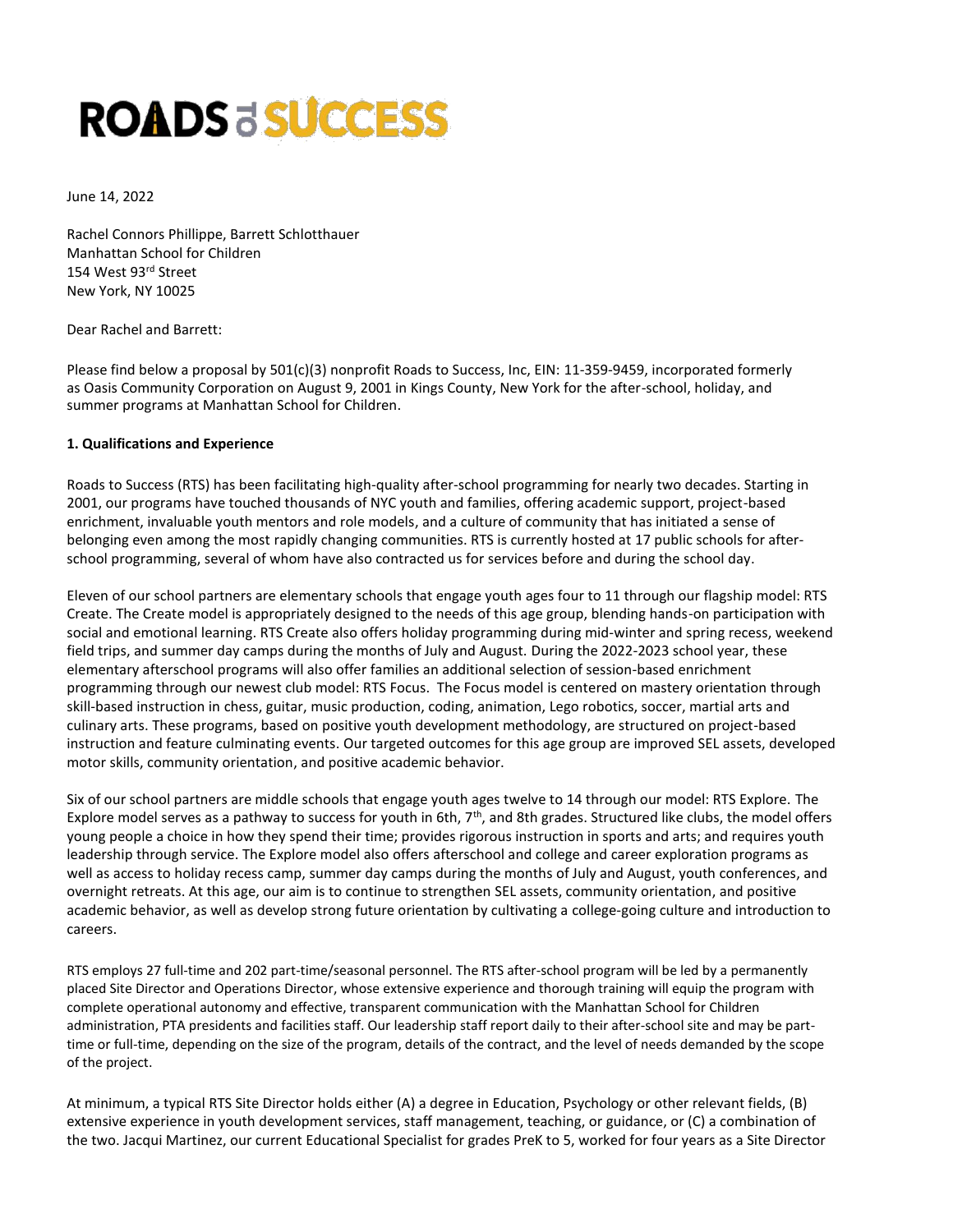at PS 333, Manhattan School for Children prior to her promotion. Jacqui holds a Bachelor's degree in Arts Education from NYU and has worked for many years in summer camps and youth enrichment programs, starting in teaching roles and moving into supervisory roles before she came to join our team.

At RTS, program staff are supported by a robust headquarters team: Chief Program Officer, Bashan Fernandez creates program policies, drives company-wide training and content decisions, manages school and community partnerships, and supervises Senior Program Directors and Education Specialists. Our Senior Program Director, Anthony Lopez is a multi-site supervisor who trains Site Directors, observes program content and logistics, guides program design and content decisions, interacts with families, and coaches Site Directors to carry out company-wide protocol and objectives. Families and school staff will interact with Anthony on a regular basis when he visits the program at least biweekly, most likely more, given the extremely close proximity of our headquarters to the Joan of Arc campus.

#### **2. Project Approach**

The critical components of our Elementary and Middle School-aged programs are as follows:

- 1. A design that is responsive to the needs of the community, indicated by interviews and surveys of youth, families and administration;
- 2. The placement and development of positive adult role models who are skilled, trained youth leaders and educators from within the communities of the youth served;
- 3. Enrichment programming that exposes youth to content which will help them find their skills, interests, potential future pathways and healthy lifelong habits;
- 4. SEL-focused activities and rituals;
- 5. Academic support through homework help or math/literacy centers; and
- 6. Culminating events that engage families and community members in the achievements of children, our future leaders.

The Create, Focus and Explore programs fit our mission because it is within these school years that brains are the most malleable and social-emotional learning (SEL) is most critical for a young person. With access to new opportunities to learn among peers through school and youth programs, a young person experiences an acceleration of neural connectivity. Curiosity and exploration marks their early school days with concrete play, language and socialization. As they grow, children develop a need to make decisions and think independently. While attaining an increased attention span and a larger capacity to plan sequentially, children develop the ability to execute complex plans and use logic in problem-solving. At this life stage, access to positive role models and SEL-focused activities increases a child's ability to develop empathy and respect for others, understand and manage emotions, set and achieve goals, and make responsible decisions. This age span is perhaps the most critical stage in which a young person can develop a healthy, prosperous path forward and become a positive community member who can lead and role model for peers. This is our vision for a "road to success" for all youth.

Communications among the RTS team and Manhattan School for Children will be consistent, timely and transparent. The Site Director will meet with a school liaison once per week or as requested by school administration, and will report any incidents that require follow-up or review in real time. RTS has a "No Surprises" policy and keeps separate daily logs for medical and behavior incidents. We also use a web-based reporting software called EthicsPoint, for any staff, participants, or families to anonymously report any incidents or scenarios for review to appropriate supervisors at RTS. School administration will hear from our Senior Program Director regularly and will typically communicate with our Chief Program Officer at least quarterly or by request.

Our direct-service staff work with participants in a strict maximum ratio of 1:10 on site. They include educators who fit into two categories: Activity Instructors and Group Leaders. Group Leaders are early career educators that hold the responsibility of building positive relationships with youth and serving as role-models to create a lead-by-example environment for participants to look up to them. They will spend the entire program day with their specifically assigned age cohort, support Instructor lesson plans, and implement new and routine activities for participants which will support positive youth development principles and broaden youth horizons.

Instructors will be on-site to plan and execute all program activities including lessons and culminating projects. These educators, teaching artists, and coaches, either hired by RTS or subcontracted through partner organizations, will be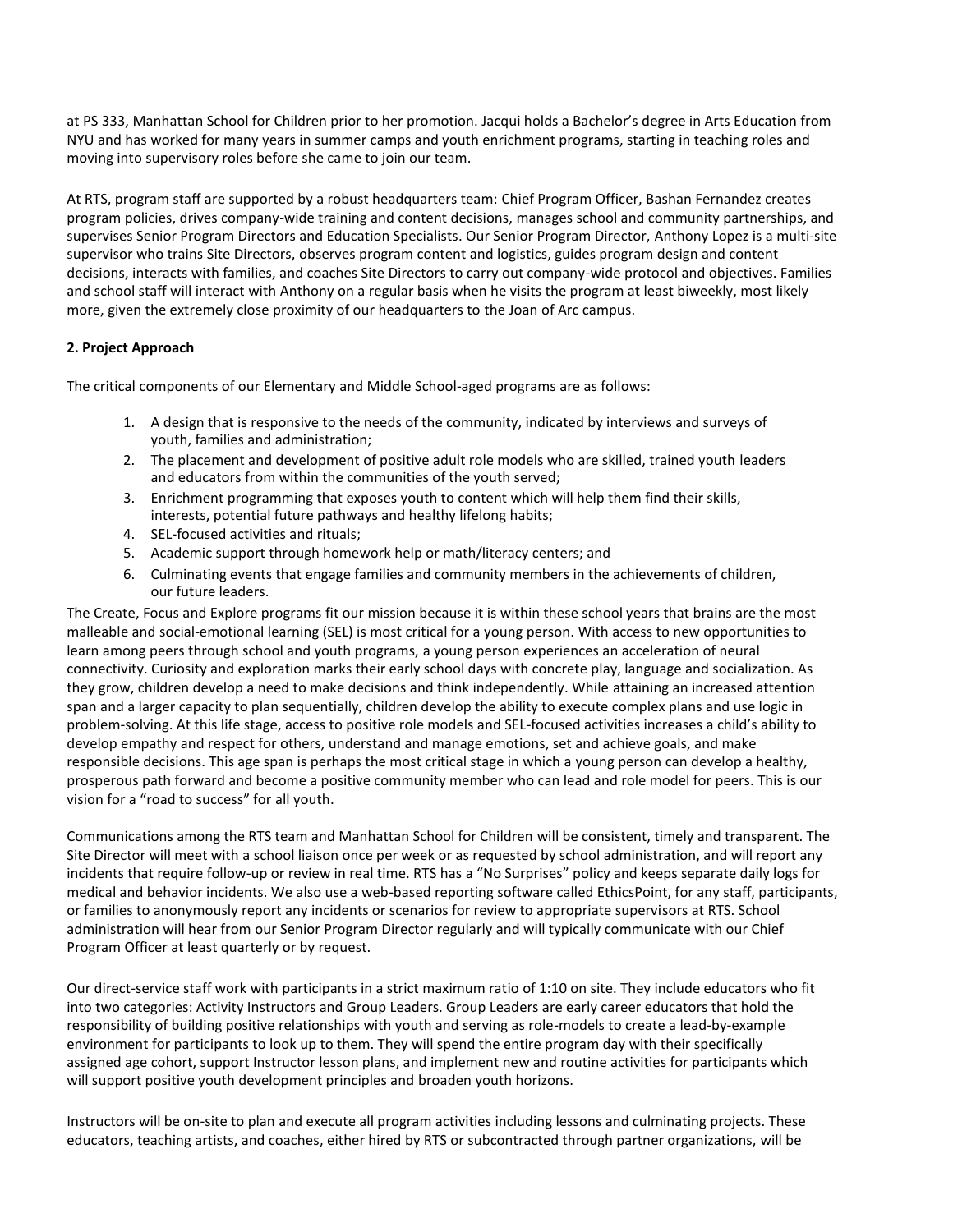selected in content areas such as STEM, visual or performing arts, and physical education. They will have a proven history of effective group and project management within and beyond the classroom setting. Our esteemed staff have a wonderful reputation in our programs. Year-to-year as many as 25 percent of our part-time staff members are hired in roles at our partner schools, working as school aids, paraprofessionals, parent coordinators, guidance counselors, and more.

Starting in 2020, our instructors are now also trained in a hybrid capacity, developing multimedia-based activities and facilitating virtual lessons. This has helped our programs enhance the distribution of consistent, quality lessons between all programs and create a capacity for alternate services for students who are quarantined or practicing social distancing, which will also serve to connect them with their friends at home or in the school.

In the event that our program must be discontinued due to a crisis that affects our families, we will offer the virtual program in full to all MSC students, as long as our funding permits the operation and staffing necessary. Monthly subscribers will not be charged for non-service months. For any fees collected for partial terms of service, Roads to Success will consider partial refunds if funding permits without critical damage to our general operations. Those payments will be appropriately prorated for a refund at the family's request.

A proposed RTS Create Elementary School daily schedule will include the following, with groups of 10 separately rotating through activities:



at Manhattan School for Children

#### • Homework Help

- Learning Centers
	- · Number Bingo
	- · Popcorn Words
	- Phonics games
- Performing Arts
	- Theater
	- · Dance • Capoiera/Tai Chi
	-
- $\cdot$  S.T.E.A.M.
	- Photography · Game Design
	- Visual Arts
- Teambuilding, Sports, & Fitness
	- Teambuilding
	- · Sports
	- Yoga
- Leaders In Training (L.I.T.)
	- · Leadership · Service Learning
- Reflections
	- · Share High's and Low's
		- "Shout-outs"
	-

## Afterschool Schedule

| <b>Group</b>          | $2:30 - 3:10$      | $3:15 - 4:10$                      | $4:15 - 5:10$                      | $5:15 - 5:25$ | 5:30      |
|-----------------------|--------------------|------------------------------------|------------------------------------|---------------|-----------|
| Kindergarten          | Arrival &<br>Snack | Learning Centers                   | S.T.E.A.M.                         | Reflections   | Dismissal |
| $1st$ Grade           | Arrival &<br>Snack | Learning Centers                   | Teambuilding,<br>Sports, & Fitness | Reflections   | Dismissal |
| $2nd$ grade           | Arrival &<br>Snack | Learning Centers                   | Performing<br>Arts                 | Reflections   | Dismissal |
| 3rd grade             | Arrival &<br>Snack | S.T.E.A.M.                         | Homework<br>Support                | Reflections   | Dismissal |
| $4th$ grade           | Arrival &<br>Snack | Teambuilding,<br>Sports, & Fitness | Homework<br>Support                | Reflections   | Dismissal |
| 5 <sup>th</sup> grade | Arrival &<br>Snack | Leaders-In-<br>Training (L.I.T.)   | Homework<br>Support                | Reflections   | Dismissal |

### **ROADSESUCCESS**

\*Note: This schedule is highly flexible, as we prefer to develop programming after surveys and interviews of key stakeholders. The schedule above reflects that some groups will not have homework assignments and therefore will not need homework support, but rather fun, creative academic content. In addition, timing of snack or meals is dependent on space availability and building protocol with food handling and consumption.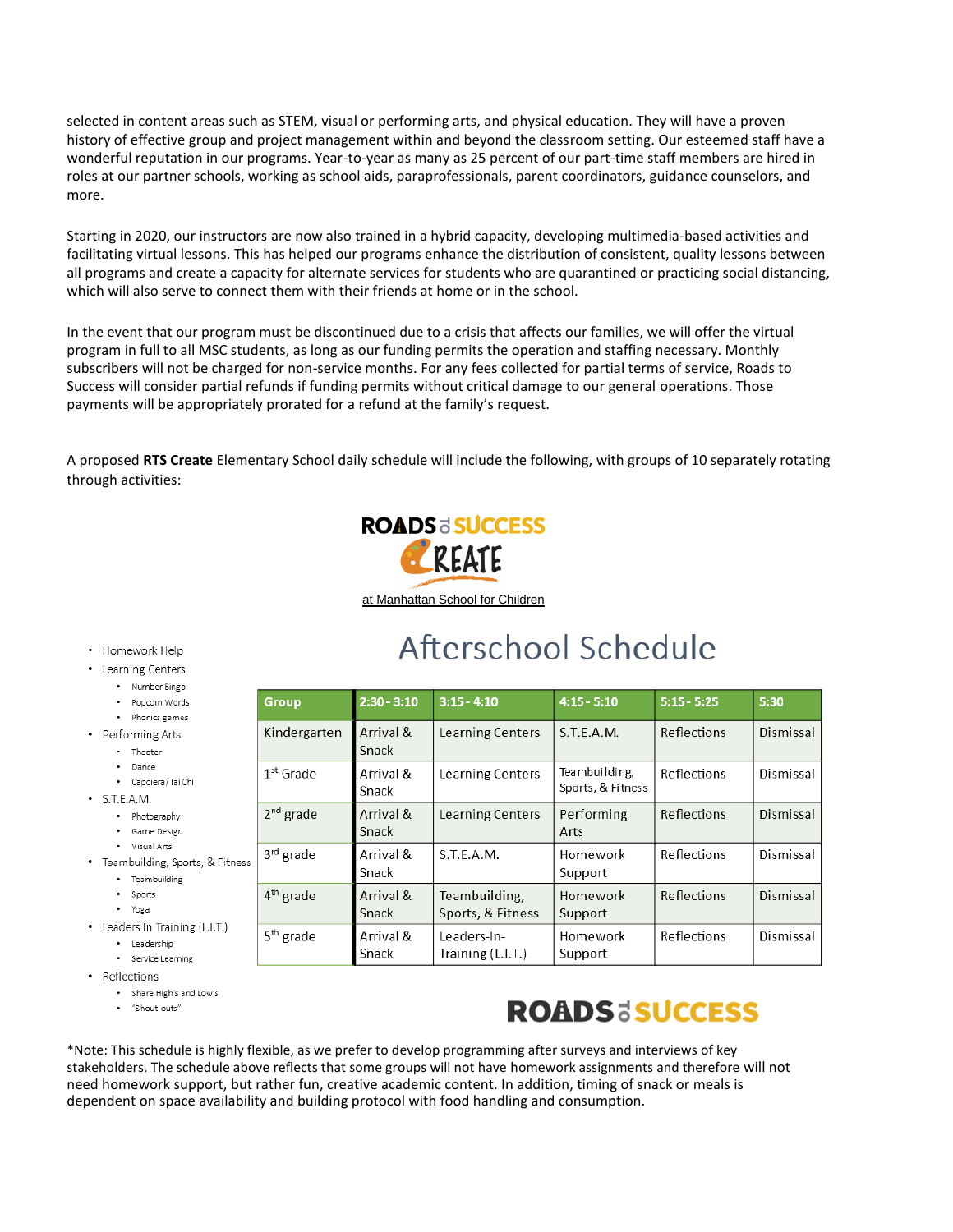A proposed **RTS Focus** Elementary School daily schedule will include the following, with groups of up to 20 attending select activities:



\*Note: This schedule is highly flexible, as we prefer to develop program partnerships and offerings after surveys and interviews of key stakeholders.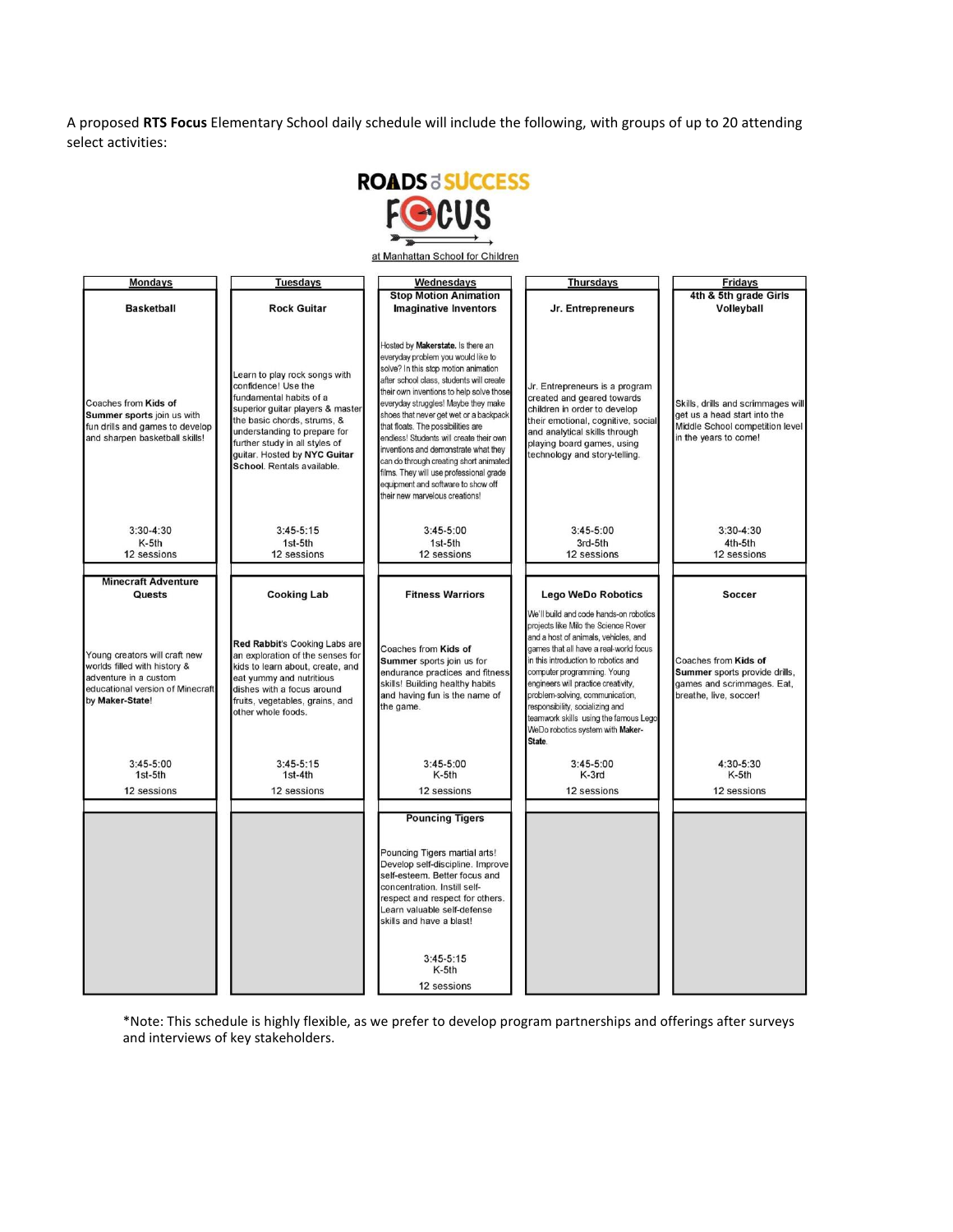A proposed **RTS Explore** Middle School daily schedule will include the following, with groups of 15 separately rotating through activities:



| at Manhattan School for Children |                                                   |                                 |                               |                                                   |                      |  |  |  |  |
|----------------------------------|---------------------------------------------------|---------------------------------|-------------------------------|---------------------------------------------------|----------------------|--|--|--|--|
|                                  | <b>Monday</b>                                     | Tuesday                         | Wednesday                     | Thursday                                          | Friday               |  |  |  |  |
| 2:30 PM - 3:00 PM                | <b>Arrival/Snack</b>                              | <b>Arrival/Snack</b>            | <b>Arrival/Snack</b>          | <b>Arrival/Snack</b>                              | <b>Arrival/Snack</b> |  |  |  |  |
| 3:00 PM - 3:30 PM                | <b>Homework Help</b>                              | <b>Homework Help</b>            | <b>Homework Help</b>          | <b>Homework Help</b>                              | <b>Homework Help</b> |  |  |  |  |
| 3:30 PM - 4:00 PM                | Pathways (College &<br><b>Career Exploration)</b> | <b>Debate</b>                   | Rally                         | Pathways (College &<br><b>Career Exploration)</b> | <b>Debate</b>        |  |  |  |  |
| 4:00 PM -5:00 PM                 | Clubs                                             | <b>Clubs</b>                    | Clubs                         | <b>Clubs</b>                                      | Clubs                |  |  |  |  |
|                                  | Soccer Skills & Drills                            | Volleyball Skill & Drills       | Soccer Skills & Drills        | Volleyball Skill & Drills                         | <b>Fitness</b>       |  |  |  |  |
|                                  | Theater                                           | Yoga                            | Theater                       | Afro-Brazilian Capoeira                           | <b>Martial Arts</b>  |  |  |  |  |
|                                  | Coding                                            | Minecraft                       | Coding                        | Minecraft                                         | Chess                |  |  |  |  |
|                                  | Photography                                       | Cooking                         | Photography                   | Cooking                                           | Podcasting           |  |  |  |  |
| 5:00 PM -6:00 PM                 | Clubs                                             | <b>Clubs</b>                    | <b>Clubs</b>                  | <b>Clubs</b>                                      | <b>Clubs</b>         |  |  |  |  |
|                                  | <b>Soccer Team Practice</b>                       | <b>Volleyball Team Practice</b> | Soccer Team Practice          | <b>Volleyball Team Practice</b>                   | <b>Young Runners</b> |  |  |  |  |
|                                  | Modern Dance                                      | Improv                          | <b>Hip Hop Dance</b>          | Improv                                            | African Dance        |  |  |  |  |
|                                  | Game Design                                       | Vlogging                        | Game Design                   | Vlogging                                          | Yearbook             |  |  |  |  |
|                                  | <b>Music Video Production</b>                     | Architecture & Design           | <b>Music Video Production</b> | <b>DIY Crafts</b>                                 | Guitar               |  |  |  |  |
| 6:00PM                           | <b>Dismissal</b>                                  | <b>Dismissal</b>                | <b>Dismissal</b>              | <b>Dismissal</b>                                  | <b>Dismissal</b>     |  |  |  |  |

\*Note: This schedule is highly flexible, as we prefer to develop programming after surveys and interviews of key stakeholders. In addition, timing of snack or meals is dependent on space availability and building protocol with food handling and consumption.

#### **3. Pricing Methodology**

#### **Create Elementary Program**

Roads to Success proposes to charge approximately \$330 per month for a five day-per-week **RTS Create** afterschool program. To offer optimum affordability and to fulfill the needs of all families, we provide alternate pricing for families to use a three or four day-per-week schedule at a scaled down rate, as well as welcoming "Drop-Ins" at \$39 per day for families with unpredictable childcare needs. Drop-Ins would only be available to fully registered families, and only in accordance with ratio and health policies. Families with siblings in the program will enjoy a 10 percent discount for a second child and a 15 percent discount for any additional children which will be automatically applied through their account registration online.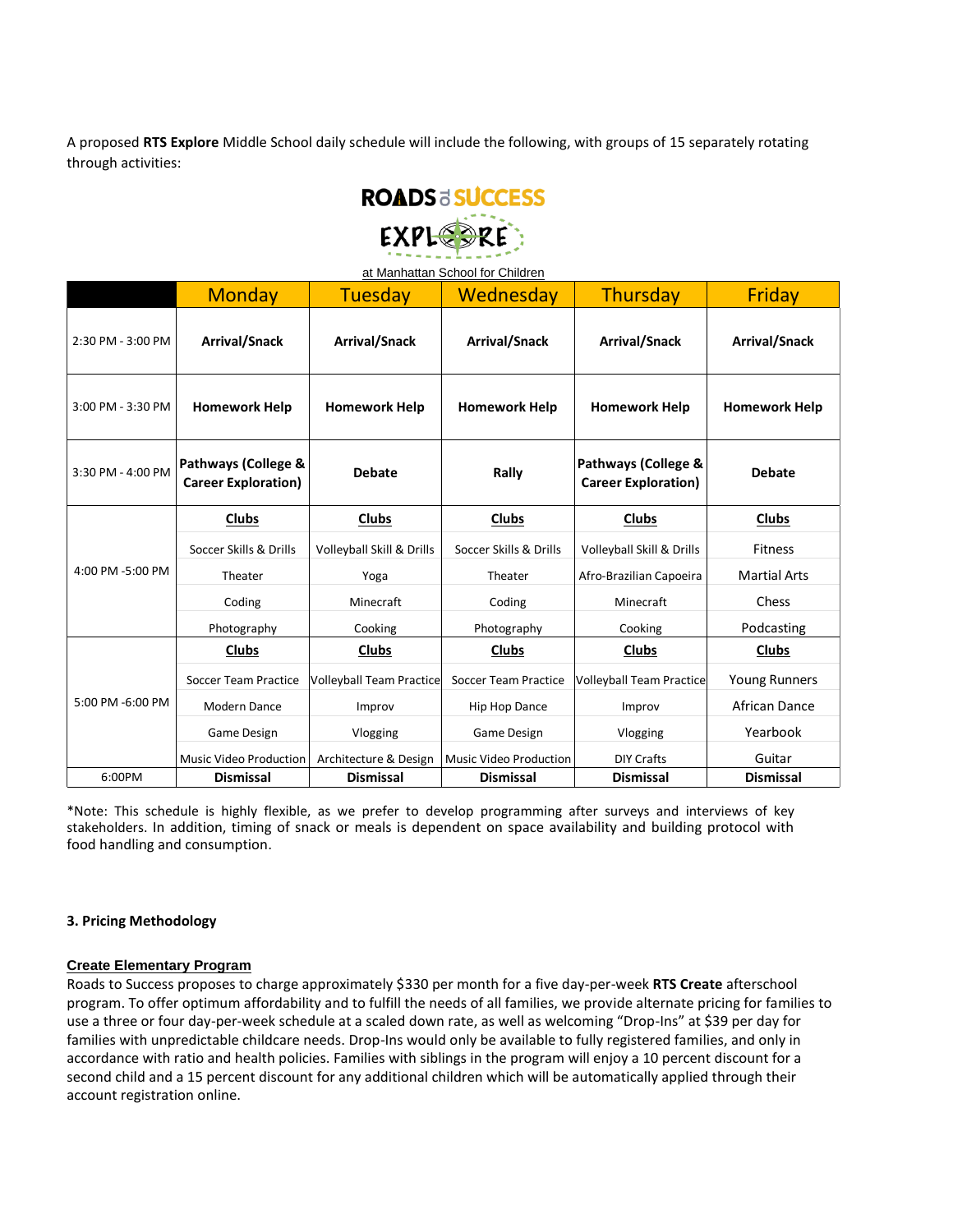The abovementioned options are all negotiable at the request of the school prior to registration. Registration will occur through the fully automated system Sawyer Tools and monthly billing will occur via automated withdrawal from credit and debit cards safely entered by the registered family. Support with the process will be available to all families in English and Spanish.

Year-to-year, Roads to Success offers financial aid for the **RTS Create** program in the amount of \$3,300 per 40 students registered per program, and we pool that amount with any additional funds provided by supporting local organizations such as foundations and PTA. The financial aid process typically consists of a paper application submitted by the family that outlines household income and dependents, with supporting documentation attached and, if desired, a written statement from the applicant. Roads to Success applies a percentage of forgiven funds to applicants in order based on evidential need and notifies them directly with a prompt to register with a dedicated coupon code.

#### **Focus Elementary Program**

Roads to Success proposes to charge approximately \$35 - \$40 per session for each 12-session **RTS Focus** activity offered during the afterschool program. However, specific session pricing per activity would be contingent upon each partner's overall cost for direct service. Drop-Ins would only be available to fully registered families, and only in accordance with ratio and health policies. Families with siblings in the program will enjoy a 10 percent discount for a second child and a 15 percent discount for any additional children which will be automatically applied through their account registration online.

Registration will occur through the fully automated system Sawyer Tools and one-time billing will occur via automated withdrawal from credit and debit cards safely entered by the registered family. Support with the process will be available to all families in English and Spanish.

#### **Explore Middle School Program**

Roads to Success proposes to offer a five day-per-week **RTS Explore** Middle School afterschool program at no cost to families. The program is fully funded by our partnership with NYC's Department of Youth and Community Development which has provided a grant that covers all program expenses for 55 MSC middle school participants per day.

Registration will occur through NYC Department of Youth and Community Development's online portal. Support with the process will be available to all families in English and Spanish.

#### **4. Program Screening**

RTS staff are thoroughly vetted by our Human Resources staff through an intake protocol which includes submission of all paperwork, medical exams, and training certifications as required by our SACC licenses. Candidates are interviewed twice at minimum, including a second round with their direct supervisor. All candidates are screened through background checks and fingerprinting by, at minimum, OCFS and the Department of Education.

RTS staff training methods are based on widely accepted pedagogical theories of experiential education as well as practical program experience. All staff participate in "Ignition": a three-day, pre-program orientation and training, and "On-site": a two-day training at the program location in which Site Directors and their teams work on site-specific goals, core activities and achievement expectations using site logic models. The Site Leadership Team host professional development sessions bi-weekly on site. Examples of topics include: mission building, goal setting and measuring outcomes, connecting activities to the school day and future careers, team building activities and managing difficult behaviors. Line staff also participate in topic-specific workshops facilitated by outside CBOs such as The Partnership For After School Education (PASE) and Ramapo for Children. The Site Director conducts regular 1:1 supervision sessions with staff. All staff are required to do bi-annual self-assessments and participate in two formal evaluations, as well as a mid-year "tune up" training, conducted in January followed by an all-staff service project. Finally, we conduct pre- and post-surveys to indicate our staff's capacities to facilitate programming based in the Positive Youth Development (PYD) methodology. Effective PYD is scientifically correlated to participants' gains in SEL capacities.